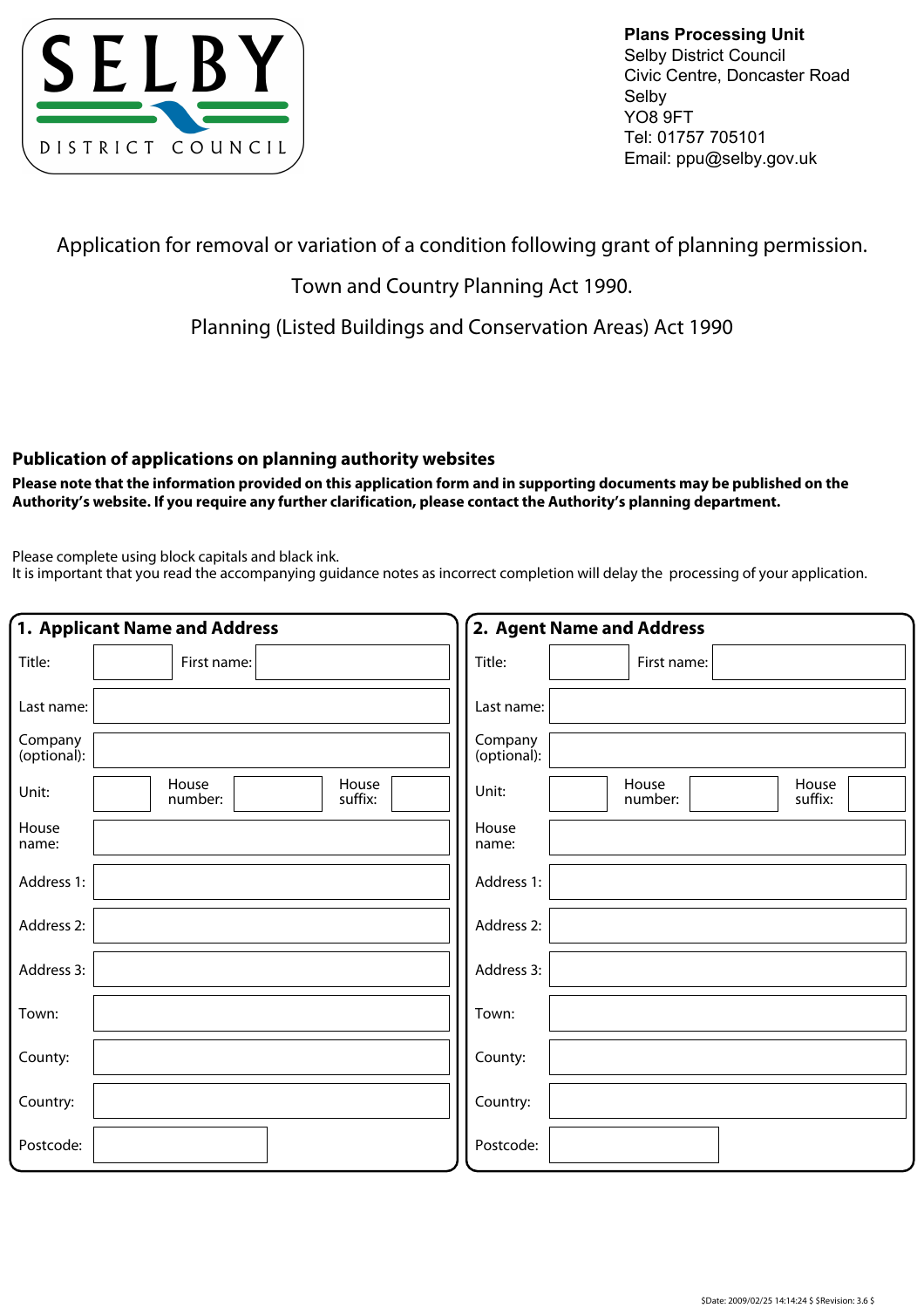| <b>3. Site Address Details</b>                                                                                                                                                                                         | <b>4. Pre-application Advice</b>                                                                                                      |  |  |  |
|------------------------------------------------------------------------------------------------------------------------------------------------------------------------------------------------------------------------|---------------------------------------------------------------------------------------------------------------------------------------|--|--|--|
| Please provide the full postal address of the application site.                                                                                                                                                        | Has assistance or prior advice been sought from the local                                                                             |  |  |  |
| House<br>House<br>Unit:<br>suffix:<br>number:                                                                                                                                                                          | authority about this application?<br>Yes<br>No                                                                                        |  |  |  |
| House<br>name:                                                                                                                                                                                                         | If Yes, please complete the following information about the advice<br>you were given. (This will help the authority to deal with this |  |  |  |
| Address 1:                                                                                                                                                                                                             | application more efficiently).<br>Please tick if the full contact details are not                                                     |  |  |  |
| Address 2:                                                                                                                                                                                                             | known, and then complete as much as possible:                                                                                         |  |  |  |
| Address 3:                                                                                                                                                                                                             | Officer name:                                                                                                                         |  |  |  |
| Town:                                                                                                                                                                                                                  | Reference:                                                                                                                            |  |  |  |
| County:                                                                                                                                                                                                                |                                                                                                                                       |  |  |  |
| Postcode<br>(optional):<br>Description of location or a grid reference.<br>(must be completed if postcode is not known):                                                                                               | Date (DD/MM/YYYY):<br>(must be pre-application submission)<br>Details of pre-application advice received?                             |  |  |  |
| Easting:<br>Northing:                                                                                                                                                                                                  |                                                                                                                                       |  |  |  |
| Description:                                                                                                                                                                                                           |                                                                                                                                       |  |  |  |
|                                                                                                                                                                                                                        |                                                                                                                                       |  |  |  |
|                                                                                                                                                                                                                        |                                                                                                                                       |  |  |  |
| 5. Description Of Your Proposal<br>Please provide a description of the approved development as shown on the decision letter, including the application reference number<br>and date of decision in the sections below: |                                                                                                                                       |  |  |  |
| Reference number:<br>Date of decision (DD/MM/YYYY):                                                                                                                                                                    | (date must be pre-application<br>submission)                                                                                          |  |  |  |
| Please state the condition number(s) to which this application relates:                                                                                                                                                |                                                                                                                                       |  |  |  |
| 1.                                                                                                                                                                                                                     | 6.                                                                                                                                    |  |  |  |
| 2.                                                                                                                                                                                                                     | 7.                                                                                                                                    |  |  |  |
| 3.                                                                                                                                                                                                                     | 8.                                                                                                                                    |  |  |  |
| 4.                                                                                                                                                                                                                     | 9.                                                                                                                                    |  |  |  |
| 5.                                                                                                                                                                                                                     | 10.                                                                                                                                   |  |  |  |
| Has the development already started?                                                                                                                                                                                   | No<br>Yes                                                                                                                             |  |  |  |
| If Yes, please state when the development started (DD/MM/YYYY):                                                                                                                                                        | (date must be pre-application<br>submission)                                                                                          |  |  |  |
| Has the development been completed?                                                                                                                                                                                    | No<br>Yes                                                                                                                             |  |  |  |
| If Yes, please state when the development was completed (DD/MM/YYYY):                                                                                                                                                  | (date must be pre-application<br>submission)                                                                                          |  |  |  |
| 6. Condition(s) - Removal                                                                                                                                                                                              |                                                                                                                                       |  |  |  |
| Please state why you wish the condition(s) to be removed or changed:                                                                                                                                                   |                                                                                                                                       |  |  |  |
| If you wish the existing condition to be changed, please state how you wish the condition to be varied:                                                                                                                |                                                                                                                                       |  |  |  |
|                                                                                                                                                                                                                        |                                                                                                                                       |  |  |  |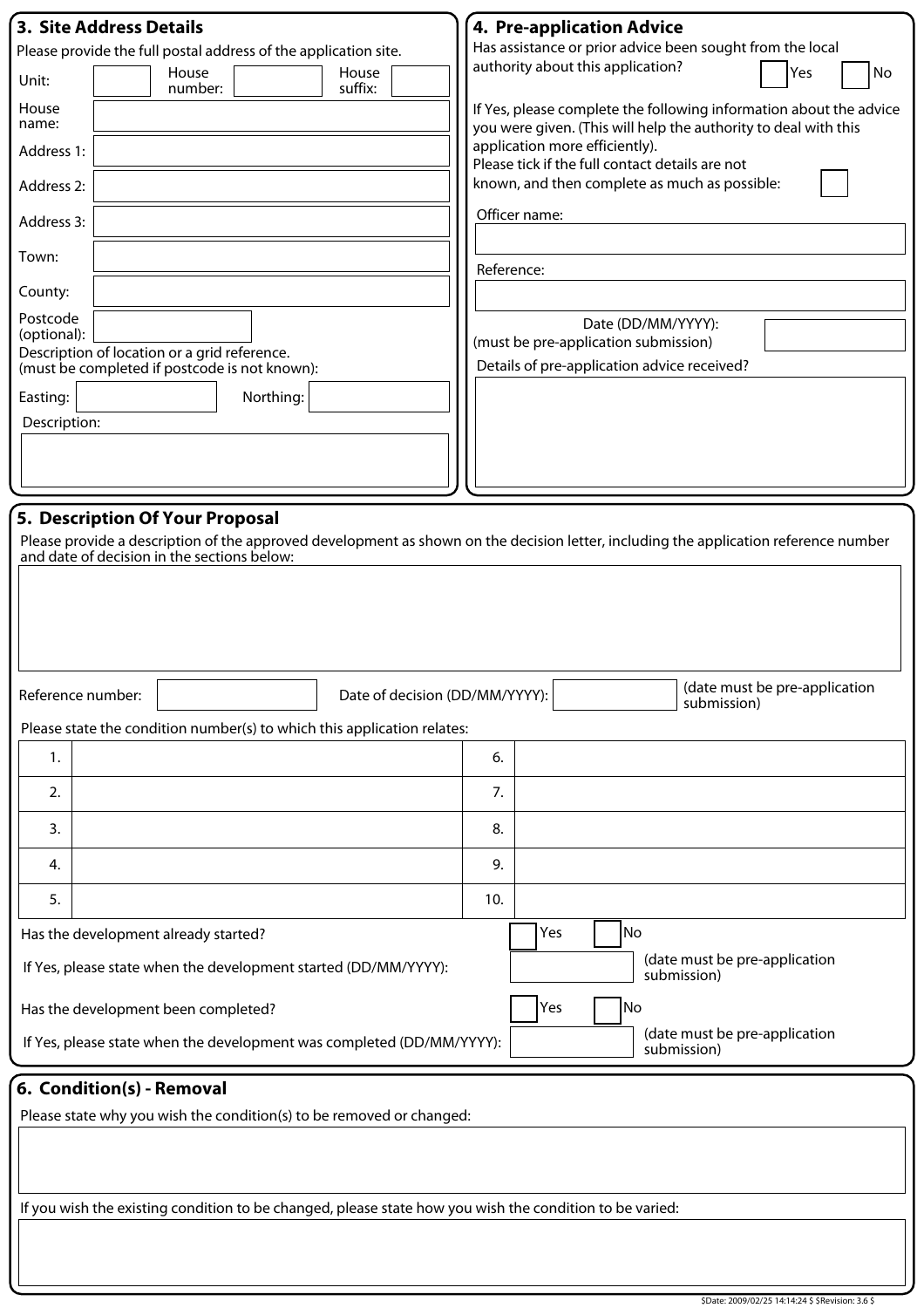| 7. Ownership Certificates                                                                                                                                                                                                                                                                                                                                                                                                                                                                                                                          |  |                                                 |                                                                                                       |                    |  |  |
|----------------------------------------------------------------------------------------------------------------------------------------------------------------------------------------------------------------------------------------------------------------------------------------------------------------------------------------------------------------------------------------------------------------------------------------------------------------------------------------------------------------------------------------------------|--|-------------------------------------------------|-------------------------------------------------------------------------------------------------------|--------------------|--|--|
| One Certificate A, B, C, or D, must be completed with this application form                                                                                                                                                                                                                                                                                                                                                                                                                                                                        |  |                                                 |                                                                                                       |                    |  |  |
|                                                                                                                                                                                                                                                                                                                                                                                                                                                                                                                                                    |  | <b>CERTIFICATE OF OWNERSHIP - CERTIFICATE A</b> |                                                                                                       |                    |  |  |
| Town and Country Planning (General Development Procedure) Order 2015 Certificate under Article 14<br>I certify/The applicant certifies that on the day 21 days before the date of this application nobody except myself/ the applicant was the                                                                                                                                                                                                                                                                                                     |  |                                                 |                                                                                                       |                    |  |  |
| owner (owner is a person with a freehold interest or leasehold interest with at least 7 years left to run) of any part of the land or building to                                                                                                                                                                                                                                                                                                                                                                                                  |  |                                                 |                                                                                                       |                    |  |  |
| which the application relates.                                                                                                                                                                                                                                                                                                                                                                                                                                                                                                                     |  |                                                 |                                                                                                       |                    |  |  |
| Signed - Applicant:                                                                                                                                                                                                                                                                                                                                                                                                                                                                                                                                |  | Or signed - Agent:                              |                                                                                                       | Date DD/MM/YYYY:   |  |  |
|                                                                                                                                                                                                                                                                                                                                                                                                                                                                                                                                                    |  |                                                 |                                                                                                       |                    |  |  |
|                                                                                                                                                                                                                                                                                                                                                                                                                                                                                                                                                    |  |                                                 |                                                                                                       |                    |  |  |
|                                                                                                                                                                                                                                                                                                                                                                                                                                                                                                                                                    |  | <b>CERTIFICATE OF OWNERSHIP - CERTIFICATE B</b> |                                                                                                       |                    |  |  |
|                                                                                                                                                                                                                                                                                                                                                                                                                                                                                                                                                    |  |                                                 | Town and Country Planning (General Development Procedure) Order 2015 Certificate under Article 14     |                    |  |  |
| I certify/ The applicant certifies that I have/the applicant has given the requisite notice to everyone else (as listed below) who, on the day                                                                                                                                                                                                                                                                                                                                                                                                     |  |                                                 |                                                                                                       |                    |  |  |
| 21 days before the date of this application, was the owner (owner is a person with a freehold interest or leasehold interest with at least 7 years<br>left to run) of any part of the land or building to which this application relates.                                                                                                                                                                                                                                                                                                          |  |                                                 |                                                                                                       |                    |  |  |
| Name of Owner                                                                                                                                                                                                                                                                                                                                                                                                                                                                                                                                      |  |                                                 |                                                                                                       | Date Notice Served |  |  |
|                                                                                                                                                                                                                                                                                                                                                                                                                                                                                                                                                    |  | Address                                         |                                                                                                       |                    |  |  |
|                                                                                                                                                                                                                                                                                                                                                                                                                                                                                                                                                    |  |                                                 |                                                                                                       |                    |  |  |
|                                                                                                                                                                                                                                                                                                                                                                                                                                                                                                                                                    |  |                                                 |                                                                                                       |                    |  |  |
|                                                                                                                                                                                                                                                                                                                                                                                                                                                                                                                                                    |  |                                                 |                                                                                                       |                    |  |  |
|                                                                                                                                                                                                                                                                                                                                                                                                                                                                                                                                                    |  |                                                 |                                                                                                       |                    |  |  |
|                                                                                                                                                                                                                                                                                                                                                                                                                                                                                                                                                    |  |                                                 |                                                                                                       |                    |  |  |
|                                                                                                                                                                                                                                                                                                                                                                                                                                                                                                                                                    |  |                                                 |                                                                                                       |                    |  |  |
|                                                                                                                                                                                                                                                                                                                                                                                                                                                                                                                                                    |  |                                                 |                                                                                                       |                    |  |  |
|                                                                                                                                                                                                                                                                                                                                                                                                                                                                                                                                                    |  |                                                 |                                                                                                       |                    |  |  |
|                                                                                                                                                                                                                                                                                                                                                                                                                                                                                                                                                    |  |                                                 |                                                                                                       |                    |  |  |
|                                                                                                                                                                                                                                                                                                                                                                                                                                                                                                                                                    |  |                                                 |                                                                                                       |                    |  |  |
|                                                                                                                                                                                                                                                                                                                                                                                                                                                                                                                                                    |  |                                                 |                                                                                                       |                    |  |  |
|                                                                                                                                                                                                                                                                                                                                                                                                                                                                                                                                                    |  |                                                 |                                                                                                       |                    |  |  |
| Signed - Applicant:                                                                                                                                                                                                                                                                                                                                                                                                                                                                                                                                |  | Or signed - Agent:                              |                                                                                                       | Date DD/MM/YYYY:   |  |  |
|                                                                                                                                                                                                                                                                                                                                                                                                                                                                                                                                                    |  |                                                 |                                                                                                       |                    |  |  |
|                                                                                                                                                                                                                                                                                                                                                                                                                                                                                                                                                    |  |                                                 |                                                                                                       |                    |  |  |
| Town and Country Planning (General Development Procedure) Order 2015 Certificate under Article 14<br>I certify/ The applicant certifies that:<br>Neither Certificate A or B can be issued for this application<br>All reasonable steps have been taken to find out the names and addresses of the other owners (owner is a person with a freehold<br>interest or leasehold interest with at least 7 years left to run) of the land or building, or of a part of it, but I have/the applicant has<br>been unable to do so.<br>The steps taken were: |  |                                                 |                                                                                                       |                    |  |  |
|                                                                                                                                                                                                                                                                                                                                                                                                                                                                                                                                                    |  |                                                 |                                                                                                       |                    |  |  |
| Name of Owner                                                                                                                                                                                                                                                                                                                                                                                                                                                                                                                                      |  | Address                                         |                                                                                                       | Date Notice Served |  |  |
|                                                                                                                                                                                                                                                                                                                                                                                                                                                                                                                                                    |  |                                                 |                                                                                                       |                    |  |  |
|                                                                                                                                                                                                                                                                                                                                                                                                                                                                                                                                                    |  |                                                 |                                                                                                       |                    |  |  |
|                                                                                                                                                                                                                                                                                                                                                                                                                                                                                                                                                    |  |                                                 |                                                                                                       |                    |  |  |
|                                                                                                                                                                                                                                                                                                                                                                                                                                                                                                                                                    |  |                                                 |                                                                                                       |                    |  |  |
|                                                                                                                                                                                                                                                                                                                                                                                                                                                                                                                                                    |  |                                                 |                                                                                                       |                    |  |  |
|                                                                                                                                                                                                                                                                                                                                                                                                                                                                                                                                                    |  |                                                 |                                                                                                       |                    |  |  |
|                                                                                                                                                                                                                                                                                                                                                                                                                                                                                                                                                    |  |                                                 |                                                                                                       |                    |  |  |
|                                                                                                                                                                                                                                                                                                                                                                                                                                                                                                                                                    |  |                                                 |                                                                                                       |                    |  |  |
|                                                                                                                                                                                                                                                                                                                                                                                                                                                                                                                                                    |  |                                                 |                                                                                                       |                    |  |  |
|                                                                                                                                                                                                                                                                                                                                                                                                                                                                                                                                                    |  |                                                 |                                                                                                       |                    |  |  |
|                                                                                                                                                                                                                                                                                                                                                                                                                                                                                                                                                    |  |                                                 |                                                                                                       |                    |  |  |
|                                                                                                                                                                                                                                                                                                                                                                                                                                                                                                                                                    |  |                                                 |                                                                                                       |                    |  |  |
|                                                                                                                                                                                                                                                                                                                                                                                                                                                                                                                                                    |  |                                                 |                                                                                                       |                    |  |  |
|                                                                                                                                                                                                                                                                                                                                                                                                                                                                                                                                                    |  |                                                 |                                                                                                       |                    |  |  |
| Notice of the application has been published in the following newspaper<br>(circulating in the area where the land is situated):                                                                                                                                                                                                                                                                                                                                                                                                                   |  |                                                 | On the following date (which must not be earlier<br>than 21 days before the date of the application): |                    |  |  |
|                                                                                                                                                                                                                                                                                                                                                                                                                                                                                                                                                    |  |                                                 |                                                                                                       |                    |  |  |
|                                                                                                                                                                                                                                                                                                                                                                                                                                                                                                                                                    |  |                                                 |                                                                                                       |                    |  |  |
| Signed - Applicant:                                                                                                                                                                                                                                                                                                                                                                                                                                                                                                                                |  | Or signed - Agent:                              |                                                                                                       | Date DD/MM/YYYY:   |  |  |
|                                                                                                                                                                                                                                                                                                                                                                                                                                                                                                                                                    |  |                                                 |                                                                                                       |                    |  |  |
|                                                                                                                                                                                                                                                                                                                                                                                                                                                                                                                                                    |  |                                                 |                                                                                                       |                    |  |  |
|                                                                                                                                                                                                                                                                                                                                                                                                                                                                                                                                                    |  |                                                 |                                                                                                       |                    |  |  |

\$Date: 2009/02/25 14:14:24 \$ \$Revision: 3.6 \$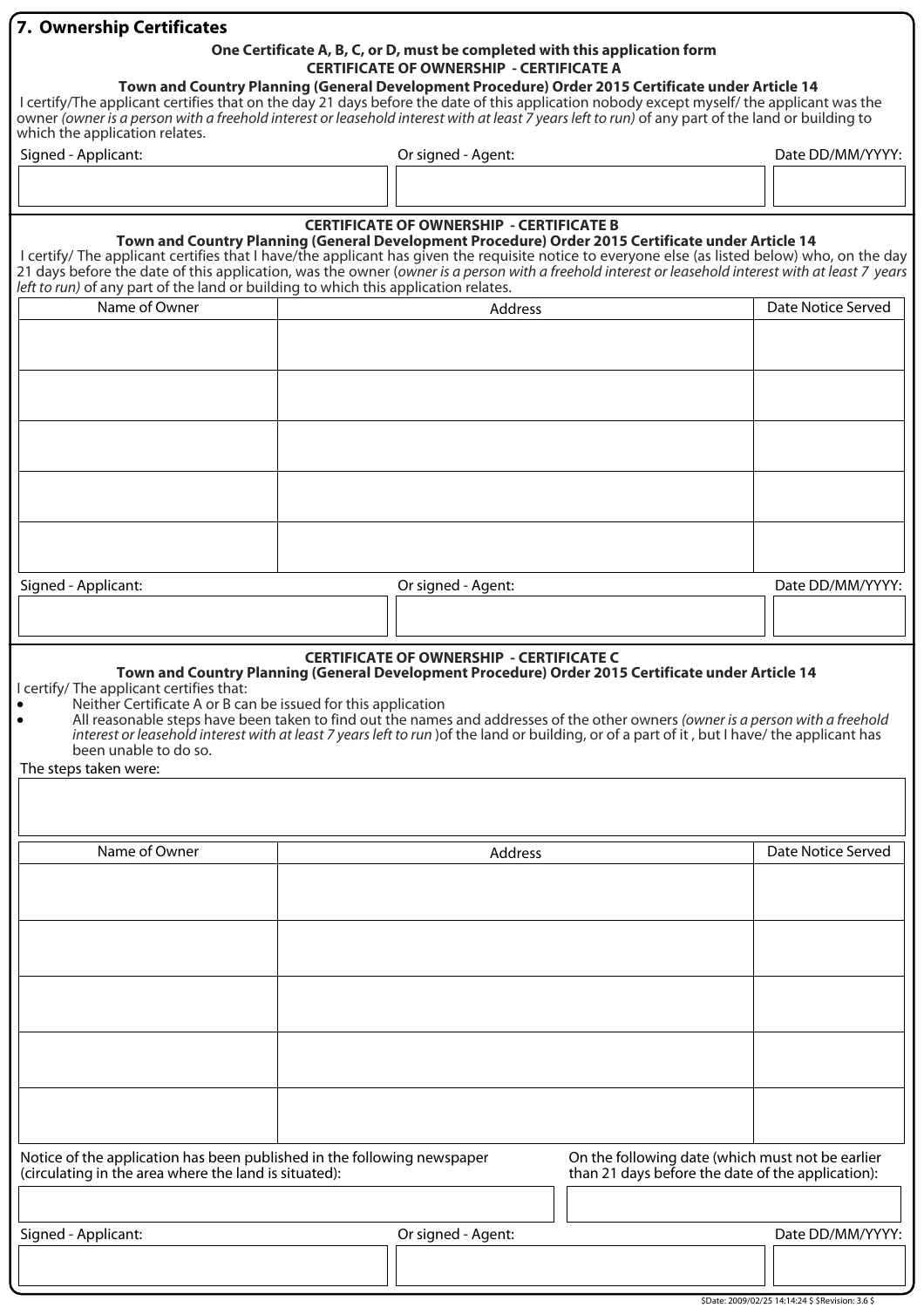| 7. Ownership Certificates (continued)                                                                                                                                                                                                                                                                                                                                                                                                                                                                                      |  |                                                                                                             |                                                                                                       |                    |
|----------------------------------------------------------------------------------------------------------------------------------------------------------------------------------------------------------------------------------------------------------------------------------------------------------------------------------------------------------------------------------------------------------------------------------------------------------------------------------------------------------------------------|--|-------------------------------------------------------------------------------------------------------------|-------------------------------------------------------------------------------------------------------|--------------------|
| I certify/ The applicant certifies that:<br>Certificate A cannot be issued for this application<br>All reasonable steps have been taken to find out the names and addresses of everyone else who, on the day 21 days before the<br>date of this application, was the owner (owner is a person with a freehold interest or leasehold interest with at least 7 years left to run)<br>of any part of the land to which this application relates, but I have/ the applicant has been unable to do so.<br>The steps taken were: |  | <b>CERTIFICATE OF OWNERSHIP - CERTIFICATE D</b>                                                             | Town and Country Planning (General Development Procedure) Order 2015 Certificate under Article14      |                    |
|                                                                                                                                                                                                                                                                                                                                                                                                                                                                                                                            |  |                                                                                                             |                                                                                                       |                    |
| Notice of the application has been published in the following newspaper<br>(circulating in the area where the land is situated):                                                                                                                                                                                                                                                                                                                                                                                           |  |                                                                                                             | On the following date (which must not be earlier<br>than 21 days before the date of the application): |                    |
|                                                                                                                                                                                                                                                                                                                                                                                                                                                                                                                            |  |                                                                                                             |                                                                                                       |                    |
| Signed - Applicant:                                                                                                                                                                                                                                                                                                                                                                                                                                                                                                        |  | Or signed - Agent:                                                                                          |                                                                                                       | Date DD/MM/YYYY:   |
|                                                                                                                                                                                                                                                                                                                                                                                                                                                                                                                            |  |                                                                                                             |                                                                                                       |                    |
| 8. Agricultural Holdings                                                                                                                                                                                                                                                                                                                                                                                                                                                                                                   |  |                                                                                                             |                                                                                                       |                    |
|                                                                                                                                                                                                                                                                                                                                                                                                                                                                                                                            |  | <b>AGRICULTURAL HOLDINGS CERTIFICATE</b><br>Agricultural Land Declaration - You Must Complete Either A or B | Town and Country Planning (General Development Procedure) Order 2015 Certificate under Article 14     |                    |
| (A) None of the land to which the application relates is, or is part of, an agricultural holding.<br>Signed - Applicant:                                                                                                                                                                                                                                                                                                                                                                                                   |  | Or signed - Agent:                                                                                          |                                                                                                       | Date (DD/MM/YYYY): |
|                                                                                                                                                                                                                                                                                                                                                                                                                                                                                                                            |  |                                                                                                             |                                                                                                       |                    |
| (B) I have/The applicant has given the requisite notice to every person other than myself/the applicant who, on the day 21 days<br>before the date of this application, was a tenant of an agricultural holding on all or part of the land to which this application relates,<br>as listed below:                                                                                                                                                                                                                          |  |                                                                                                             |                                                                                                       |                    |
| Name of Tenant                                                                                                                                                                                                                                                                                                                                                                                                                                                                                                             |  | Address                                                                                                     |                                                                                                       | Date Notice Served |
|                                                                                                                                                                                                                                                                                                                                                                                                                                                                                                                            |  |                                                                                                             |                                                                                                       |                    |
|                                                                                                                                                                                                                                                                                                                                                                                                                                                                                                                            |  |                                                                                                             |                                                                                                       |                    |
|                                                                                                                                                                                                                                                                                                                                                                                                                                                                                                                            |  |                                                                                                             |                                                                                                       |                    |
|                                                                                                                                                                                                                                                                                                                                                                                                                                                                                                                            |  |                                                                                                             |                                                                                                       |                    |
|                                                                                                                                                                                                                                                                                                                                                                                                                                                                                                                            |  |                                                                                                             |                                                                                                       |                    |
| Signed - Applicant:                                                                                                                                                                                                                                                                                                                                                                                                                                                                                                        |  | Or signed - Agent:                                                                                          |                                                                                                       | Date (DD/MM/YYYY): |
|                                                                                                                                                                                                                                                                                                                                                                                                                                                                                                                            |  |                                                                                                             |                                                                                                       |                    |
| 9. Planning Application Requirements - Checklist                                                                                                                                                                                                                                                                                                                                                                                                                                                                           |  |                                                                                                             |                                                                                                       |                    |
| Please read the following checklist to make sure you have sent all the information in support of your proposal. Failure to submit all<br>information required will result in your application being deemed invalid. It will not be considered valid until all information required by                                                                                                                                                                                                                                      |  |                                                                                                             |                                                                                                       |                    |
| the Local Planning Authority has been submitted.                                                                                                                                                                                                                                                                                                                                                                                                                                                                           |  |                                                                                                             |                                                                                                       |                    |

| The original and 3 copies of a<br>completed and dated application form:                                                       | The original and 3 copies of a design and access statement:                                                 |  |
|-------------------------------------------------------------------------------------------------------------------------------|-------------------------------------------------------------------------------------------------------------|--|
| The original and 3 copies of other plans and drawings or<br>information necessary to describe the subject of the application: | The original and 3 copies of the completed, dated<br>Ownership Certificate (A, B, C, or D - as applicable): |  |
| The correct fee:                                                                                                              | The original and 3 copies of the completed, dated<br>Article 7 Certificate (Agricultural Holdings):         |  |